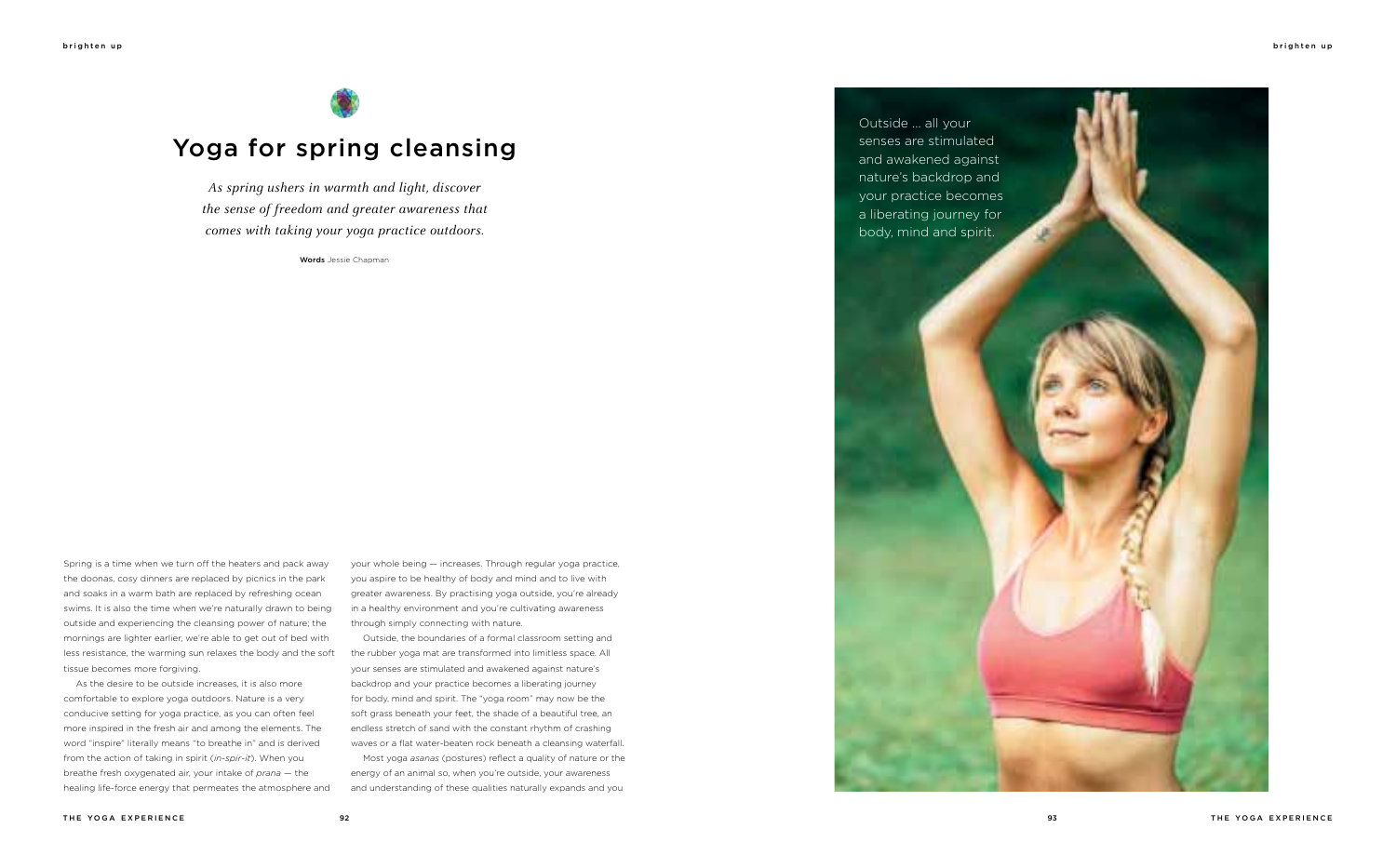can experience the essence of the asanas with greater ease. Through the body and the breath, you understand the original purpose and meaning of the asanas; their traditional wisdom and practical healing benefits are revealed through nature's presence and your growing awareness.

In dynamic standing postures, you experience connection with the Earth as your feet yield to it. Standing tall in *tadasana* (mountain pose), gazing softly towards a mountainous horizon, you're reminded of the solidity and grounded nature of the mountain's form, and you can draw on this to build your own stability. Practising *vrksasana* (tree pose) under a grand old tree opens your awareness to the qualities of strength, flexibility, timeless beauty and life's transformational journey.

You experience more grace and lightness when hovering in *bakasana* (crane pose) if a flock of seagulls cruises by or if an eagle soars powerfully above while you're wrapped in *garudasana* (eagle pose). Practising *surya namaskar* (salute to the sun) while facing towards the rising sun moves the spirit to deep gratitude and shows us that nature is both birth and destruction and that life is about creating and letting go. Lying on the ground in *savasana* (corpse pose or lifeless body pose) deeply enhances your understanding of yielding and surrendering.

- Find a place where you feel comfortable and take off your shoes.
- • A flat surface is ideal for correct bodily alignment; however, uneven surfaces or a sandy beach will build balance and inner strength. Be creative.
- • Being in the shade is ideal to avoid discomfort and distraction; however, early-morning practice to the rising sun is an inspiring setting.
- • If your "yoga space" is noisy, don't be put off: use it as a chance to focus inwards more and cultivate inner stillness.
- You've seen others doing yoga outside and how peaceful it looks. Don't be shy and hopefully you'll inspire others with your practice.
- Some yoga schools now offer seasonal outdoor yoga in parks, so find out if there is such a school near you.



Make time in your week to get outside and practise yoga. Allow nature to be your guide and draw from the energy of the day. If it's warm outside, find some shade and practise sitting forward-bending postures, shoulder stands and poses for relaxation. If there's a chill in the air, get your inner fires burning with dynamic standing and backward-bending postures.

If you're feeling overwhelmed and mentally or physically exhausted, invert your legs up the trunk of a supportive tree and allow your heart to rest. If





### Tips for yoga outdoors

your mind is dull and unmotivated, flow through five or more surya namaskars while facing the rising sun, and focus on taking in new life with each inhalation and letting go of all that no longer serves you in life with each exhalation.

Be creative. The more you explore the possibilities of yoga outside, the more you discover that yoga can be practised anywhere, any time and that the only real limitation is your own mind.

Braving the elements also has a wonderful effect on the psyche. You feel more connected with your body, you become accustomed to cold and heat, and you discover that your body naturally knows how to keep you warm and cool you down when needed. As you begin to tune into the way your body works, you cultivate an inner awareness and a deeper sense of personal power and you're motivated to stay fit and healthy.

The more you explore the possibilities of yoga outside, the more you discover that yoga can be practised anywhere, any time and that the only real limitation is your own mind.